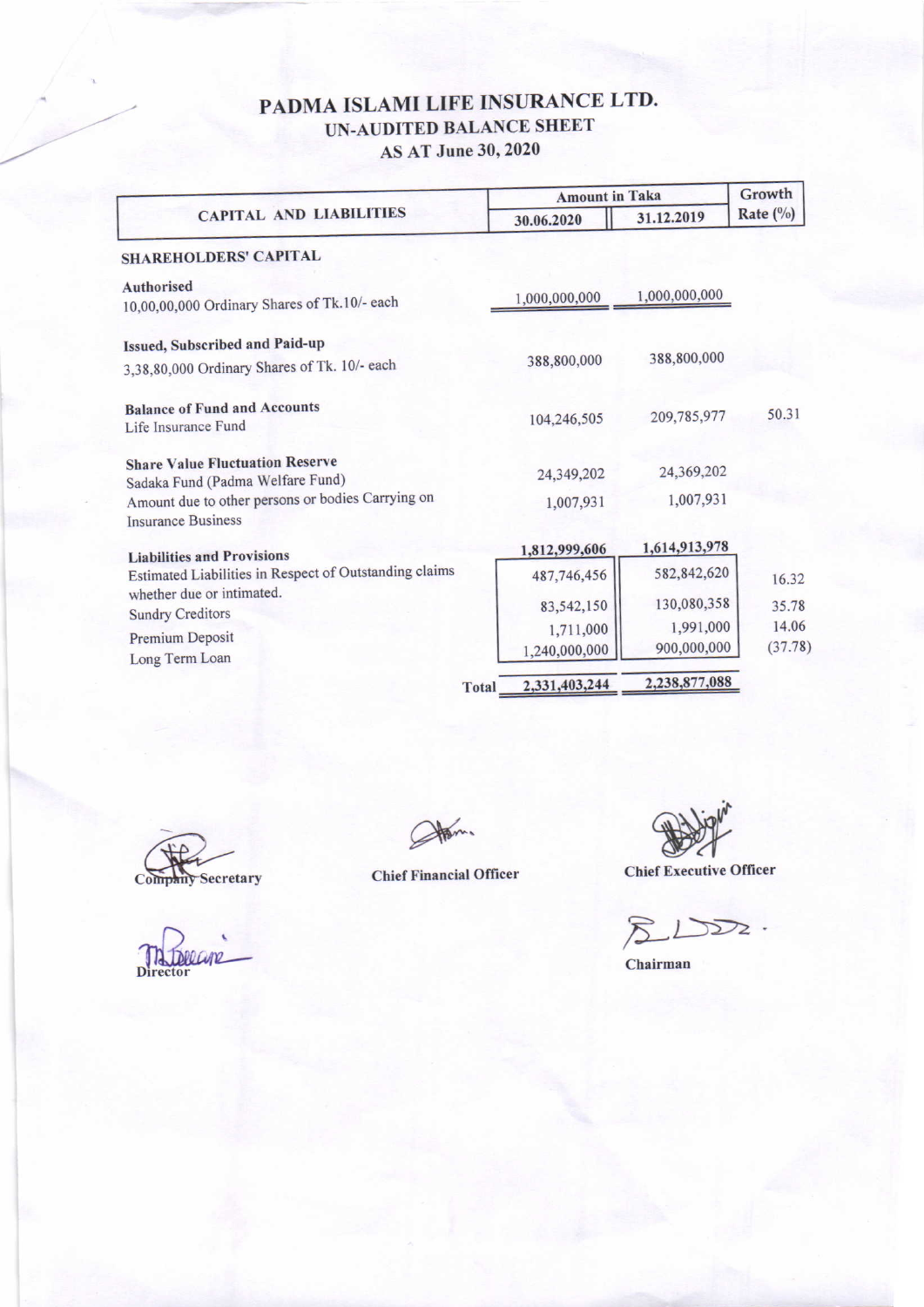| PROPERTY AND ASSETS                         |              | <b>Amount in Taka</b> |               |             |
|---------------------------------------------|--------------|-----------------------|---------------|-------------|
|                                             |              | 30.06.2020            | 31.12.2019    | Rate $(\%)$ |
| <b>Loan on Policies</b>                     |              |                       |               |             |
| Within their surrender value                |              | 559,889               | 559,889       |             |
| Investments                                 |              | 498,258,525           | 458,258,525   |             |
| Un-realized Gain/ (Loss) on Investment      |              | 50, 547, 269          | 50, 547, 269  |             |
| <b>Outstanding Premium</b>                  |              | 152,575,360           | 144, 472, 114 | (5.61)      |
| Profit, Dividend & Rent Accrued but not Due |              | 30,078,058            | 29,568,692    | (1.72)      |
| Advances, Deposits and Prepayments          |              | 433, 471, 253         | 348,496,328   | (24.38)     |
| <b>Cash, Bank and Other Balances</b>        |              | 371,136,142           | 344,991,928   |             |
| Fixed Deposit with Banks                    |              | 220,602,824           | 40,600,324    | (443.35)    |
| SND & CD with Banks                         |              | 150,508,145           | 303,537,015   | 50.42       |
| Cash in Hand                                |              | 25,173                | 854,589       | 97.05       |
| <b>Other Assets:</b>                        |              | 845,324,017           | 861,982,343   |             |
| Fixed Assets (At Cost Less Depreciation)    |              | 843,995,520           | 860,653,846   | 1.94        |
| Printing, Stationery & Stamps in Hand       |              | 1,328,497             | 1,328,497     |             |
|                                             | <b>Total</b> | 2,331,403,244         | 2,238,877,088 |             |

Company Secretary

Atorson

**Chief Executive Officer** 

 $\n *R*  $\rightarrow$  *S* .$ 

**Chief Financial Officer**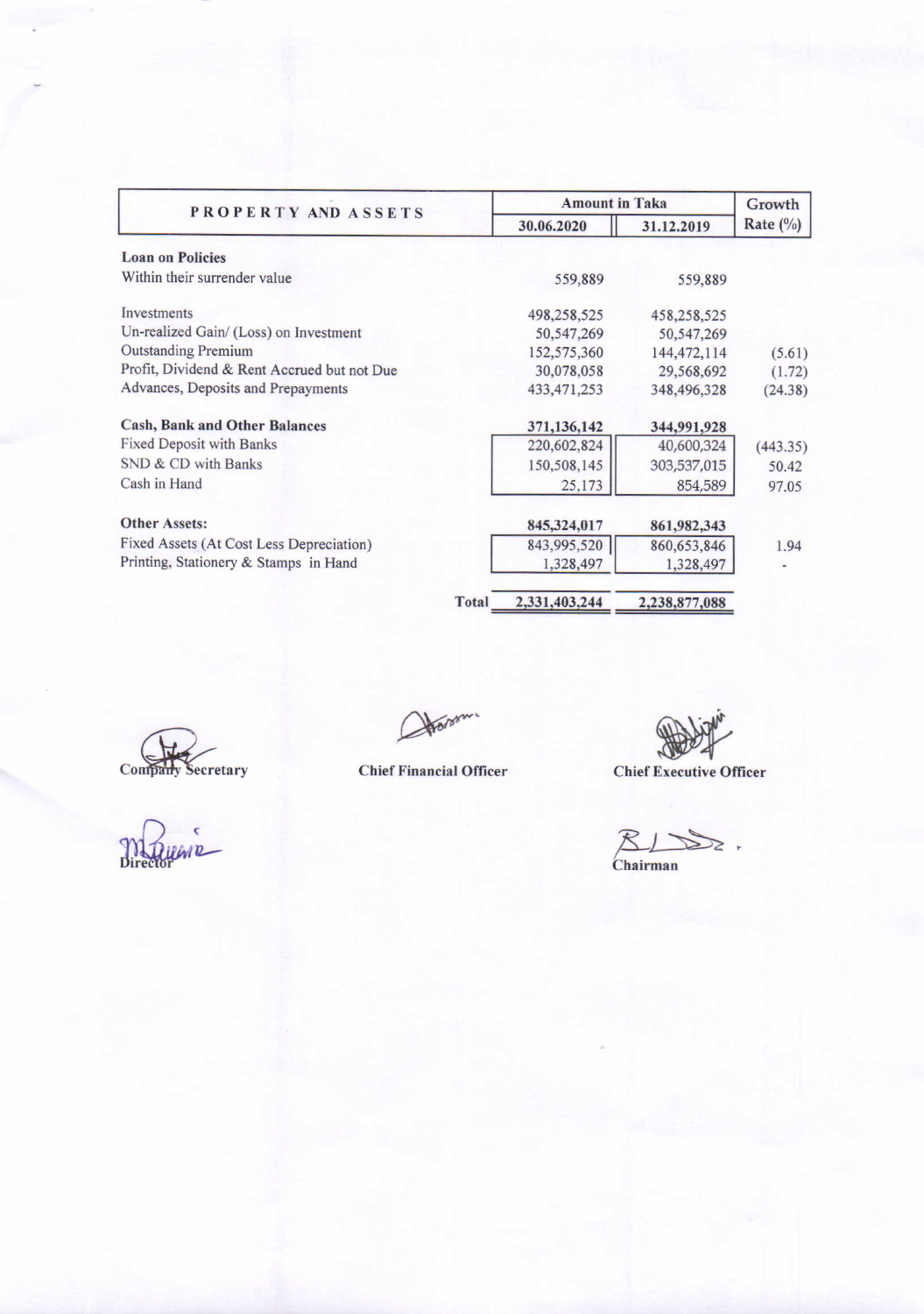## PADMA ISLAMI LIFE INSURANCE LTD. UN-AUDITED LIFE REVENUE ACCOUNT FOR THE HALF YEAR ENDED JUNE 30, 2020

| <b>PARTICULARS</b>                                                                           | <b>Amount in Taka</b>     |                           | <b>Amount in Taka</b>    |                          |
|----------------------------------------------------------------------------------------------|---------------------------|---------------------------|--------------------------|--------------------------|
|                                                                                              | Jan-June'20               | Jan-June'19               | Apr-June'20              | Apr-June'19              |
| <b>BALANCE OF FUND AT THE BEGINNING OF THE</b><br>YEAR PREMIUM LESS RE-INSURANCE             | 209,785,977               | 453,967,301               | 122,825,269              | 256,105,041              |
| First year premium<br>Renewal premium                                                        | 54,442,216<br>158,373,091 | 58,770,317<br>184,824,360 | 36,330,318<br>54,455,123 | 27,871,580<br>70,818,051 |
| Group Insurance Premium                                                                      | 212,815,307<br>43,592,050 | 243,594,677<br>28,234,250 | 90,785,441<br>36,313,699 | 98,689,631<br>22,766,435 |
| Gross premium<br>Less: Re-Insurance premium                                                  | 256,407,357               | 271,828,927<br>2,207,956  | 127,099,140              | 121,456,066<br>1,072,984 |
| <b>Net Premium</b>                                                                           | 256,407,357               | 269,620,971               | 127,099,140              | 120,383,082              |
| Profit, Dividend and Rent<br>Other Income                                                    | 13,724,838<br>5,375,429   | 30,656,142<br>4,536,245   | 8,674,165<br>14,695      | 4,814,387<br>3,639,371   |
| <b>Total</b>                                                                                 | 485,293,601               | 758,780,659               | 258,613,269              | 384,941,881              |
| CLAIMS UNDER POLICIES (INCLUDING PROVISION FOR<br>CLAIMS DUE OR INTIMATED) LESS RE-INSURANCE | 328,823,028               | 513,527,869               | 140,976,819              | 22,466,522               |
| <b>COMMISSION TO INSURANCE AGENTS &amp;</b><br><b>EMPLOYER OF AGENTS</b>                     | 18,875,930                | 57,827,930                | 3,000,460                | 35,034,016               |
| <b>ADMISISTRATIVE EXPENSES</b>                                                               | 16,587,360                | 76,979,697                | 2,009,000                | 25,691,801               |
| <b>OTHER EXPENSES</b>                                                                        | 16,760,778                | 17,765,937                | 8,380,485                | 9,070,316                |
| BALANCE OF FUND TRANSFERRED TO THE BALANCE SHEET                                             | 104,246,505               | 92,679,226                | 104,246,505              | 92,679,226               |
| <b>Total</b>                                                                                 | 485,293,601               | 758,780,659               | 258,613,269              | 184,941,881              |

Harson

**Chief Financial Officer** 

Chief Executive Officer

Company Secretary

 $\underbrace{\mathcal{B}}_{\text{Chairman}}$  $\overline{\mathcal{D}}$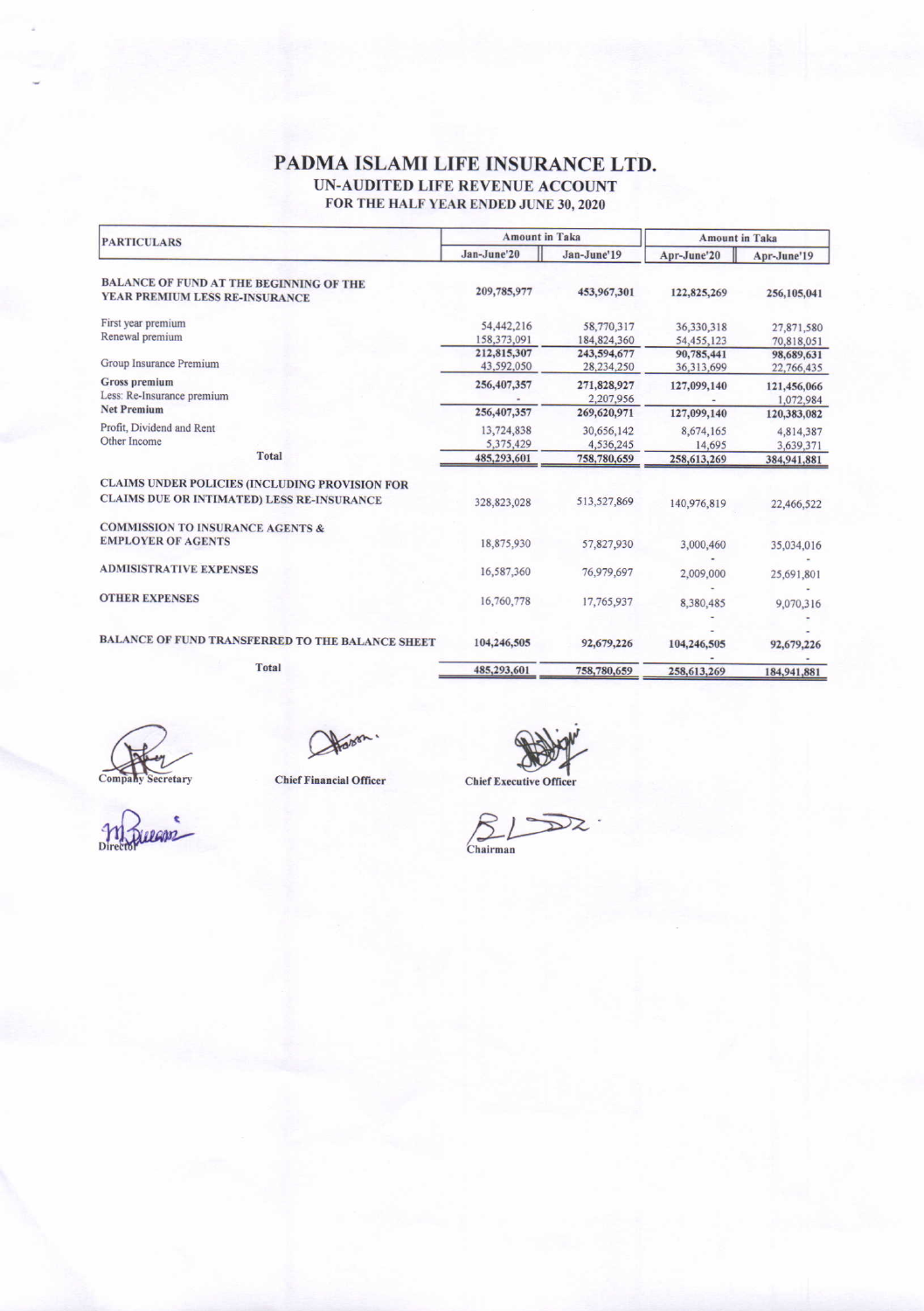## PADMA ISLAMI LIFE INSURANCE LTD. UN-AUDITED STATEMENT OF CASH FLOWS FOR THE HALF YEAR ENDED JUNE 30, <sup>2020</sup>

| Particulars                                              | <b>Amount in Taka</b> |                 |  |  |
|----------------------------------------------------------|-----------------------|-----------------|--|--|
|                                                          | 30.06.2020            | 30.06.2019      |  |  |
| CASH FLOWS FROM OPERATING ACTIVITIES                     |                       |                 |  |  |
| <b>Collection from Premium</b>                           | 204,712,061           | 329,538,219     |  |  |
| Investment income and other income received              | (37, 952, 354)        | 40,432,617      |  |  |
| <b>Payament for Claims</b>                               | (423, 939, 192)       | (480, 271, 718) |  |  |
| Payament for Management Expenses and others              | (98, 762, 276)        | (151, 881, 817) |  |  |
| Net Cash Flows used operating activities                 | (355, 941, 761)       | (262, 182, 699) |  |  |
| CASH FLOWS FROM INVESTING ACTIVITIES                     |                       |                 |  |  |
| <b>Purchase of Fixed Assets</b>                          | (100, 500)            |                 |  |  |
| Investment made during the Period                        | (40,000,000)          | 53,000,000      |  |  |
| Net Cash Flows from investing activities                 | (40, 100, 500)        | 53,000,000      |  |  |
| CASH FLOWS FROM FINANCING ACTIVITIES                     |                       |                 |  |  |
| Increase/ Decrease in Loan from Bank                     |                       |                 |  |  |
| Increase/ Decrease in Long term Loan                     | 340,000,000           | 200,000,000     |  |  |
| Net Cash Flows from financing activities                 | 340,000,000           | 200,000,000     |  |  |
| Net increase/Decrease in cash and cash equivalents       | (56,042,261)          | (115, 182, 699) |  |  |
| Cash and Cash Equivalents at the beginning of the period | 427,178,404           | 521,507,256     |  |  |
| Cash and Cash Equivalents at the end of the period       | 371,136,142           | 406,324,557     |  |  |
|                                                          |                       |                 |  |  |

Annexed notes form an integral part of these Financial Statements.

Company Secretary Chief Financial

**Chief Financial Officer** 

Chief Executive Officer

 $SLDB2$ .

Chairman

Director